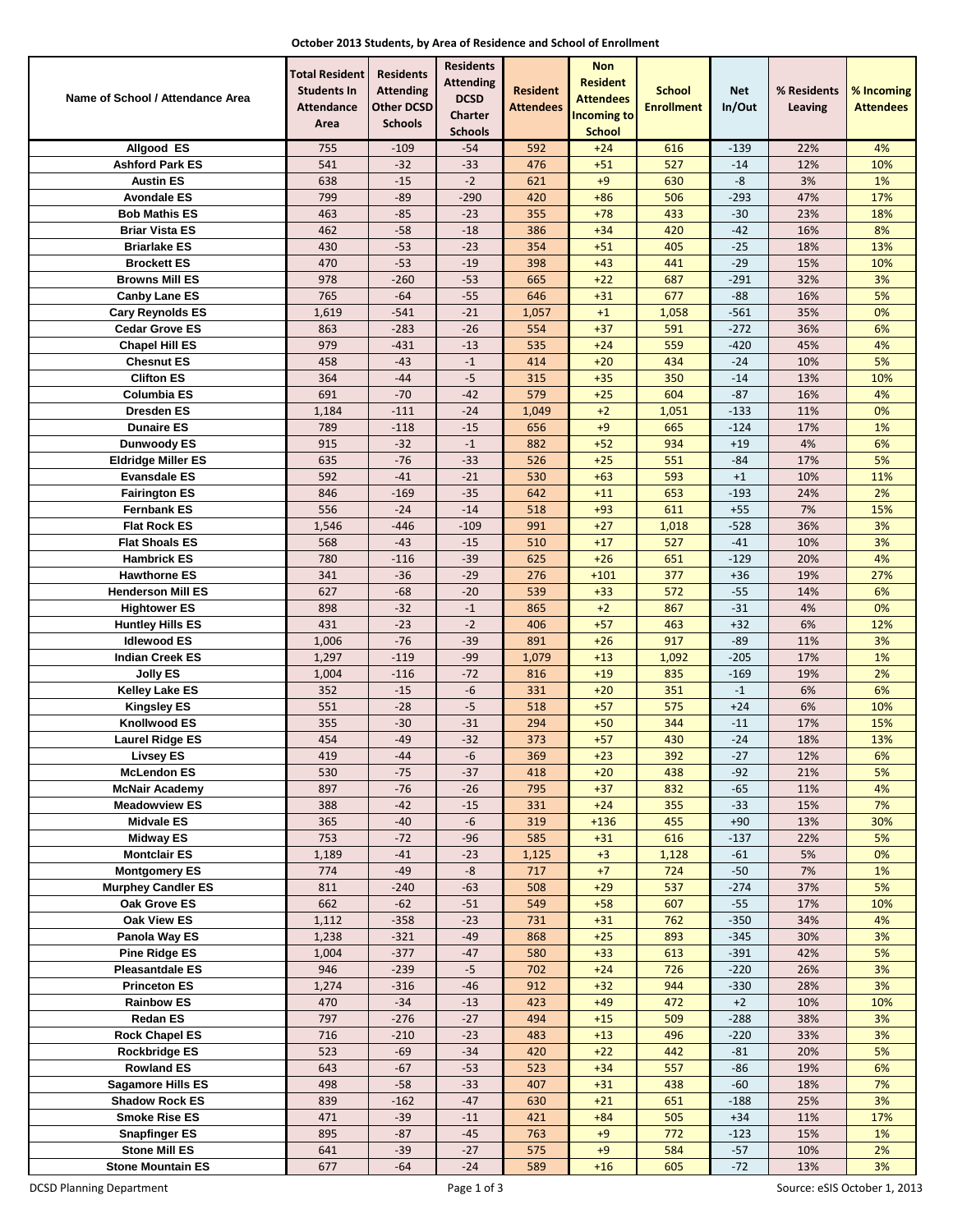| October 2013 Students, by Area of Residence and School of Enrollment |  |  |  |  |
|----------------------------------------------------------------------|--|--|--|--|
|----------------------------------------------------------------------|--|--|--|--|

| Name of School / Attendance Area                                | <b>Total Resident</b><br><b>Students In</b><br><b>Attendance</b><br>Area | <b>Residents</b><br><b>Attending</b><br><b>Other DCSD</b><br><b>Schools</b> | <b>Residents</b><br><b>Attending</b><br><b>DCSD</b><br>Charter<br><b>Schools</b> | <b>Resident</b><br>Attendees | <b>Non</b><br><b>Resident</b><br><b>Attendees</b><br><b>Incoming to</b><br><b>School</b> | <b>School</b><br><b>Enrollment</b> | Net<br>In/Out    | % Residents<br>Leaving | % Incoming<br><b>Attendees</b> |
|-----------------------------------------------------------------|--------------------------------------------------------------------------|-----------------------------------------------------------------------------|----------------------------------------------------------------------------------|------------------------------|------------------------------------------------------------------------------------------|------------------------------------|------------------|------------------------|--------------------------------|
| <b>Stoneview ES</b>                                             | 1,086                                                                    | -270                                                                        | $-61$                                                                            | 755                          | $+19$                                                                                    | 774                                | $-312$           | 30%                    | 2%                             |
| <b>Toney ES</b>                                                 | 487                                                                      | $-45$                                                                       | $-14$                                                                            | 428                          | $\mathbf 0$                                                                              | 428                                | $-59$            | 12%                    | 0%                             |
| Vanderlyn ES                                                    | 800                                                                      | $-35$                                                                       | $-3$                                                                             | 762                          | $+15$                                                                                    | 777                                | $-23$            | 5%                     | 2%                             |
| <b>Woodridge ES</b>                                             | 770                                                                      | $-168$                                                                      | $-57$                                                                            | 545                          | $+13$                                                                                    | 558                                | $-212$           | 29%                    | 2%                             |
| <b>Woodward ES</b>                                              | 1,084                                                                    | $-45$                                                                       | $-30$                                                                            | 1,009                        | $+3$                                                                                     | 1,012                              | $-72$            | 7%                     | 0%                             |
| <b>Edward L. Bouie Theme ES</b>                                 | $\mathbf{0}$                                                             | $\overline{0}$                                                              | $\mathbf{0}$                                                                     | $\overline{0}$               | $+825$                                                                                   | 825                                | $+825$           |                        | 100%                           |
| <b>DESA</b>                                                     | $\mathbf 0$                                                              | $\mathbf{0}$                                                                | $\mathbf 0$                                                                      | $\mathbf{0}$                 | $+551$                                                                                   | 551                                | $+551$           |                        | 100%                           |
| <b>Kittredege Magnet ES</b>                                     | $\mathbf{0}$                                                             | $\mathbf{0}$                                                                | $\mathbf{0}$                                                                     | $\mathbf{0}$                 | $+423$                                                                                   | 423                                | $+423$           |                        | 100%                           |
| <b>Marbut Theme ES</b>                                          | $\mathbf{0}$                                                             | $\overline{0}$                                                              | $\mathbf{0}$                                                                     | $\mathbf{0}$                 | $+831$                                                                                   | 831                                | $+831$           |                        | 100%                           |
| Narvie J. Harris ES                                             | $\mathbf{0}$                                                             | $\mathbf{0}$                                                                | $\mathbf{0}$                                                                     | $\mathbf{0}$                 | $+899$                                                                                   | 899                                | +899             |                        | 100%                           |
| <b>Oakcliff Theme ES</b>                                        | $\mathbf{0}$                                                             | $\mathbf{0}$                                                                | $\mathbf{0}$                                                                     | $\mathbf{0}$                 | $+764$                                                                                   | 764                                | $+764$           |                        | 100%                           |
| <b>Robert Shaw Theme ES</b>                                     | $\mathbf{0}$                                                             | $\mathbf{0}$                                                                | $\mathbf{0}$                                                                     | $\mathbf{0}$                 | $+483$                                                                                   | 483                                | $+483$           |                        | 100%                           |
| <b>Wadsworth Magnet</b>                                         | $\overline{0}$                                                           | $\overline{0}$                                                              | $\mathbf{0}$                                                                     | $\mathbf{0}$                 | $+187$                                                                                   | 187                                | $+187$           |                        | 100%                           |
| <b>Wynbrooke Theme ES</b>                                       | $\overline{0}$                                                           | $\overline{0}$                                                              | $\mathbf 0$                                                                      | $\mathbf{0}$                 | $+824$                                                                                   | 824                                | $+824$           |                        | 100%                           |
| <b>Bethune MS</b>                                               | 1,098                                                                    | $-142$                                                                      | $-32$                                                                            | 924                          | $+18$                                                                                    | 942                                | $-156$           | 16%                    | 2%<br>4%                       |
| <b>Cedar Grove MS</b><br><b>Chamblee MS</b>                     | 1,022<br>585                                                             | $-155$<br>$-33$                                                             | $-15$<br>$-2$                                                                    | 852<br>550                   | $+33$<br>$+306$                                                                          | 885<br>856                         | $-137$<br>$+271$ | 17%<br>6%              | 36%                            |
| <b>Chapel Hill MS</b>                                           | 842                                                                      | $-94$                                                                       | $-17$                                                                            | 731                          | $+150$                                                                                   | 881                                | $+39$            | 13%                    | 17%                            |
| <b>Columbia MS</b>                                              | 970                                                                      | $-63$                                                                       | $-10$                                                                            | 897                          | $+119$                                                                                   | 1,016                              | $+46$            | 8%                     | 12%                            |
| <b>Druid Hills MS</b>                                           | 1,014                                                                    | $-93$                                                                       | $-51$                                                                            | 870                          | $+104$                                                                                   | 974                                | $-40$            | 14%                    | 11%                            |
| <b>Freedom MS</b>                                               | 1,438                                                                    | $-296$                                                                      | $-35$                                                                            | 1,107                        | $+14$                                                                                    | 1,121                              | $-317$           | 23%                    | 1%                             |
| <b>Henderson MS</b>                                             | 1,632                                                                    | $-131$                                                                      | -6                                                                               | 1,495                        | $+31$                                                                                    | 1,526                              | $-106$           | 8%                     | 2%                             |
| Lithonia MS                                                     | 1,517                                                                    | $-275$                                                                      | $-79$                                                                            | 1,163                        | $+14$                                                                                    | 1,177                              | $-340$           | 23%                    | 1%                             |
| <b>McNair MS</b>                                                | 851                                                                      | $-138$                                                                      | $-5$                                                                             | 708                          | $+3$                                                                                     | 711                                | $-140$           | 17%                    | 0%                             |
| <b>Miller Grove MS</b>                                          | 1,145                                                                    | $-159$                                                                      | $-49$                                                                            | 937                          | $+20$                                                                                    | 957                                | $-188$           | 18%                    | 2%                             |
| <b>Peachtree MS</b>                                             | 1,464                                                                    | $-117$                                                                      | $-5$                                                                             | 1,342                        | $+36$                                                                                    | 1,378                              | $-86$            | 8%                     | 3%                             |
| <b>Redan MS</b>                                                 | 1,047                                                                    | $-183$                                                                      | $-45$                                                                            | 819                          | $+22$                                                                                    | 841                                | $-206$           | 22%                    | 3%                             |
| Salem MS                                                        | 1,527                                                                    | $-307$                                                                      | $-94$                                                                            | 1,126                        | $+24$                                                                                    | 1,150                              | $-377$           | 26%                    | 2%                             |
| Sequoyah MS                                                     | 1,584                                                                    | $-105$                                                                      | $-242$                                                                           | 1,237                        | $+10$                                                                                    | 1,247                              | $-337$           | 22%                    | 1%                             |
| <b>Stephenson MS</b><br><b>Stone Mountain MS</b>                | 1,174                                                                    | $-205$                                                                      | $-59$                                                                            | 910                          | $+59$                                                                                    | 969                                | $-205$           | 22%                    | 6%                             |
| <b>Tucker MS</b>                                                | 1,026<br>1,299                                                           | $-105$<br>$-107$                                                            | $-22$<br>-8                                                                      | 899<br>1,184                 | $+75$<br>$+63$                                                                           | 974<br>1,247                       | $-52$<br>$-52$   | 12%<br>9%              | 8%<br>5%                       |
| <b>Champion Theme MS</b>                                        | $\mathbf 0$                                                              | $\mathbf 0$                                                                 | $\mathbf 0$                                                                      | 0                            | $+831$                                                                                   | 831                                | $+831$           |                        | 100%                           |
| <b>Cedar Grove HS</b>                                           | 1,296                                                                    | $-293$                                                                      | -27                                                                              | 976                          | $+38$                                                                                    | 1,014                              | $-282$           | 25%                    | 4%                             |
| <b>Chamblee HS</b>                                              | 699                                                                      | $-35$                                                                       | $-3$                                                                             | 661                          | $+640$                                                                                   | 1,301                              | $+602$           | 5%                     | 49%                            |
| <b>Clarkston HS</b>                                             | 1,859                                                                    | $-352$                                                                      | $-5$                                                                             | 1,502                        | $+24$                                                                                    | 1,526                              | $-333$           | 19%                    | 2%                             |
| Columbia HS                                                     | 1,246                                                                    | $-173$                                                                      | $-7$                                                                             | 1,066                        | $+169$                                                                                   | 1,235                              | $-11$            | 14%                    | 14%                            |
| <b>Cross Keys HS</b>                                            | 1,238                                                                    | $-92$                                                                       | -4                                                                               | 1,142                        | $+24$                                                                                    | 1,166                              | $-72$            | 8%                     | 2%                             |
| Druid Hills HS                                                  | 1,422                                                                    | $-131$                                                                      | $-12$                                                                            | 1,279                        | $+180$                                                                                   | 1,459                              | $+37$            | 10%                    | 12%                            |
| Dunwoody HS                                                     | 1,627                                                                    | $-90$                                                                       | $-4$                                                                             | 1,533                        | $+30$                                                                                    | 1,563                              | $-64$            | 6%                     | 2%                             |
| <b>Lakeside HS</b>                                              | 2,131                                                                    | $-199$                                                                      | $-7$                                                                             | 1,925                        | $+60$                                                                                    | 1,985                              | $-146$           | 10%                    | 3%                             |
| Lithonia HS                                                     | 1,869                                                                    | $-546$                                                                      | $-14$                                                                            | 1,309                        | $+13$                                                                                    | 1,322                              | $-547$           | 30%                    | 1%                             |
| Martin Luther King Jr HS                                        | 2,161                                                                    | $-546$                                                                      | $-53$                                                                            | 1,562                        | $+10$                                                                                    | 1,572                              | $-589$           | 28%                    | 1%                             |
| <b>McNair HS</b>                                                | 1,092                                                                    | $-214$                                                                      | $-14$                                                                            | 864                          | $+8$                                                                                     | 872                                | $-220$           | 21%                    | 1%                             |
| <b>Miller Grove HS</b><br>Redan HS                              | 1,734                                                                    | $-242$<br>$-261$                                                            | $-11$<br>-8                                                                      | 1,481                        | $+58$                                                                                    | 1,539                              | $-195$<br>$-253$ | 15%<br>19%             | 4%<br>1%                       |
| SW DeKalb HS                                                    | 1,404<br>1,325                                                           | $-193$                                                                      | $-17$                                                                            | 1,135<br>1,115               | $+16$<br>$+209$                                                                          | 1,151<br>1,324                     | $-1$             | 16%                    | 16%                            |
| <b>Stephenson HS</b>                                            | 1,858                                                                    | $-329$                                                                      | $-10$                                                                            | 1,519                        | $+45$                                                                                    | 1,564                              | $-294$           | 18%                    | 3%                             |
| <b>Stone Mountain HS</b>                                        | 1,291                                                                    | $-197$                                                                      | -6                                                                               | 1,088                        | $+56$                                                                                    | 1,144                              | $-147$           | 16%                    | 5%                             |
| <b>Towers HS</b>                                                | 1,284                                                                    | $-321$                                                                      | $-7$                                                                             | 956                          | $+41$                                                                                    | 997                                | $-287$           | 26%                    | 4%                             |
| <b>Tucker HS</b>                                                | 2,014                                                                    | $-231$                                                                      | -8                                                                               | 1,775                        | $+60$                                                                                    | 1,835                              | $-179$           | 12%                    | 3%                             |
| <b>Arabia Mountain HS</b>                                       | 0                                                                        | $\mathbf 0$                                                                 | $\mathbf 0$                                                                      | $\mathbf{0}$                 | $+1,363$                                                                                 | 1,363                              | $+1,363$         |                        | 100%                           |
| <b>DECA (Early College)</b>                                     | 0                                                                        | 0                                                                           | $\mathbf 0$                                                                      | $\mathbf{0}$                 | $+274$                                                                                   | 274                                | $+274$           |                        | 100%                           |
| School of the Arts (DSA)                                        | $\mathbf 0$                                                              | $\mathbf 0$                                                                 | $\mathbf 0$                                                                      | $\mathbf{0}$                 | $+358$                                                                                   | 358                                | $+358$           |                        | 100%                           |
| <b>Elizabeth Andrews HS</b>                                     | $\mathbf 0$                                                              | $\mathbf{0}$                                                                | $\mathbf 0$                                                                      | $\mathbf{0}$                 | $+722$                                                                                   | 722                                | $+722$           |                        | 100%                           |
| <b>Coralwood Ctr</b>                                            | $\mathbf 0$                                                              | 0                                                                           | 0                                                                                | $\mathbf{0}$                 | $+240$                                                                                   | 240                                | $+240$           |                        | 100%                           |
| <b>DeKalb Alternative</b>                                       | $\boldsymbol{0}$                                                         | 0                                                                           | $\mathbf 0$                                                                      | $\mathbf{0}$                 | $+149$                                                                                   | 149                                | $+149$           |                        | 100%                           |
| Eagle Woods Acad.                                               | $\mathbf 0$                                                              | 0                                                                           | $\mathbf 0$                                                                      | 0                            | $+14$                                                                                    | 14                                 | $+14$            |                        | 100%                           |
| <b>East Dekalb State Standards</b>                              | $\boldsymbol{0}$                                                         | $\mathbf 0$                                                                 | $\pmb{0}$                                                                        | $\mathbf 0$                  | $+58$                                                                                    | 58                                 | $+58$            |                        | 100%                           |
| <b>East DeKalb Special Facilities</b>                           | $\pmb{0}$                                                                | $\mathbf 0$                                                                 | $\mathbf 0$                                                                      | $\mathbf{0}$                 | $+36$                                                                                    | 36                                 | $+36$            |                        | 100%                           |
| <b>East DeKalb Special Services</b><br>Gwinnett-Rockdale-Newton | $\pmb{0}$<br>$\pmb{0}$                                                   | 0<br>0                                                                      | 0<br>0                                                                           | 0<br>$\mathbf{0}$            | $+327$<br>$+14$                                                                          | 327<br>14                          | $+327$<br>$+14$  |                        | 100%<br>100%                   |
|                                                                 |                                                                          |                                                                             |                                                                                  |                              |                                                                                          |                                    |                  |                        |                                |